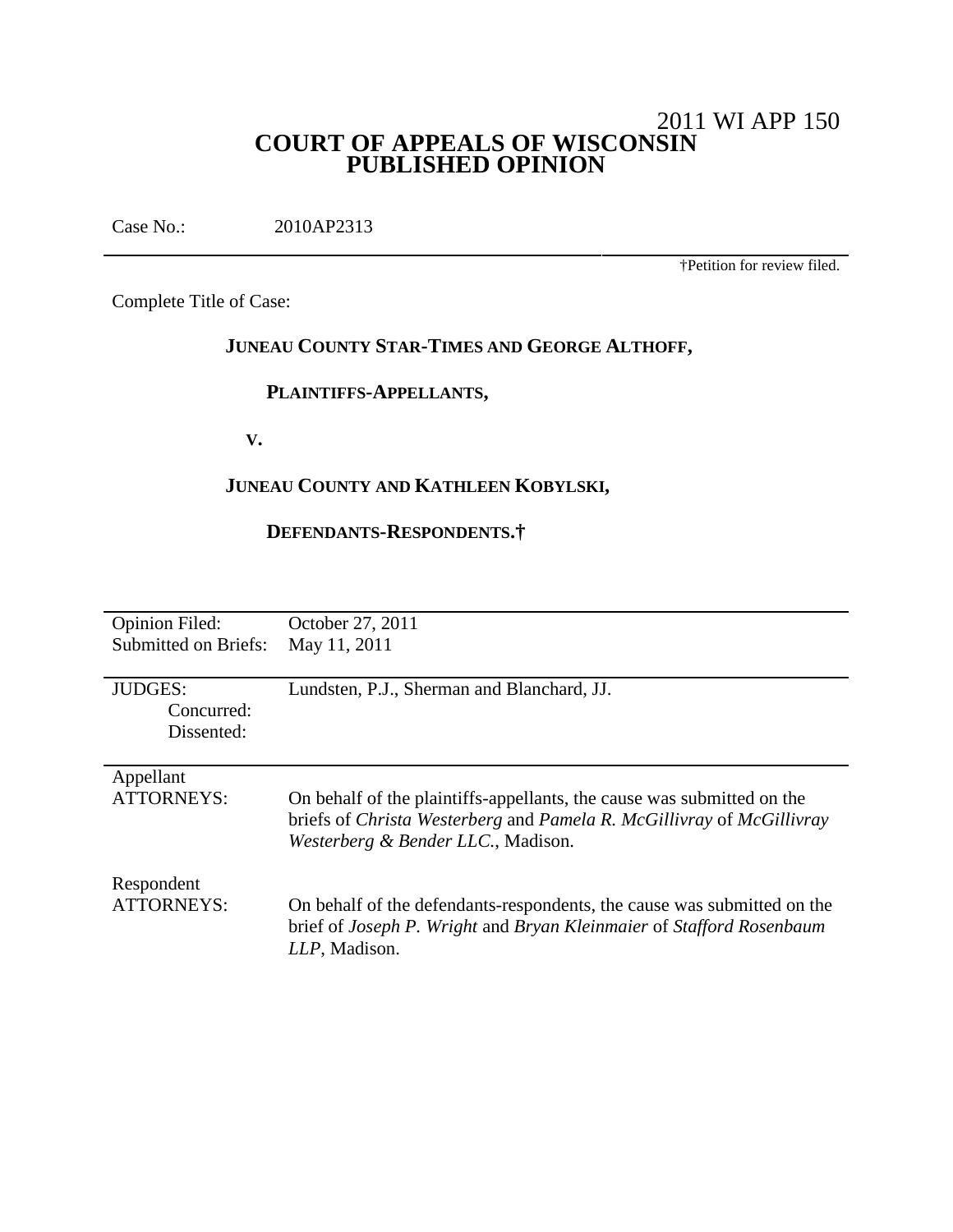# **2011 WI App 150**

# **COURT OF APPEALS DECISION DATED AND FILED**

#### **October 27, 2011**

**A. John Voelker Acting Clerk of Court of Appeals**

#### **NOTICE**

**This opinion is subject to further editing. If published, the official version will appear in the bound volume of the Official Reports.**

**A party may file with the Supreme Court a petition to review an adverse decision by the Court of Appeals.** *See* **WIS. STAT. § 808.10 and RULE 809.62.**

# **Appeal No. 2010AP2313**

#### **Cir. Ct. No. 2010CV109**

### **STATE OF WISCONSIN IN COURT OF APPEALS**

**JUNEAU COUNTY STAR-TIMES AND GEORGE ALTHOFF,**

#### **PLAINTIFFS-APPELLANTS,**

**V.**

**JUNEAU COUNTY AND KATHLEEN KOBYLSKI,**

**DEFENDANTS-RESPONDENTS.**

APPEAL from a judgment of the circuit court for Juneau County: CHARLES A. POLLEX, Judge. *Reversed and cause remanded with directions*.

Before Lundsten, P.J., Sherman and Blanchard, JJ.

¶1 BLANCHARD, J. The Juneau County Star-Times, a twice-weekly newspaper, appeals a circuit court judgment dismissing its complaint against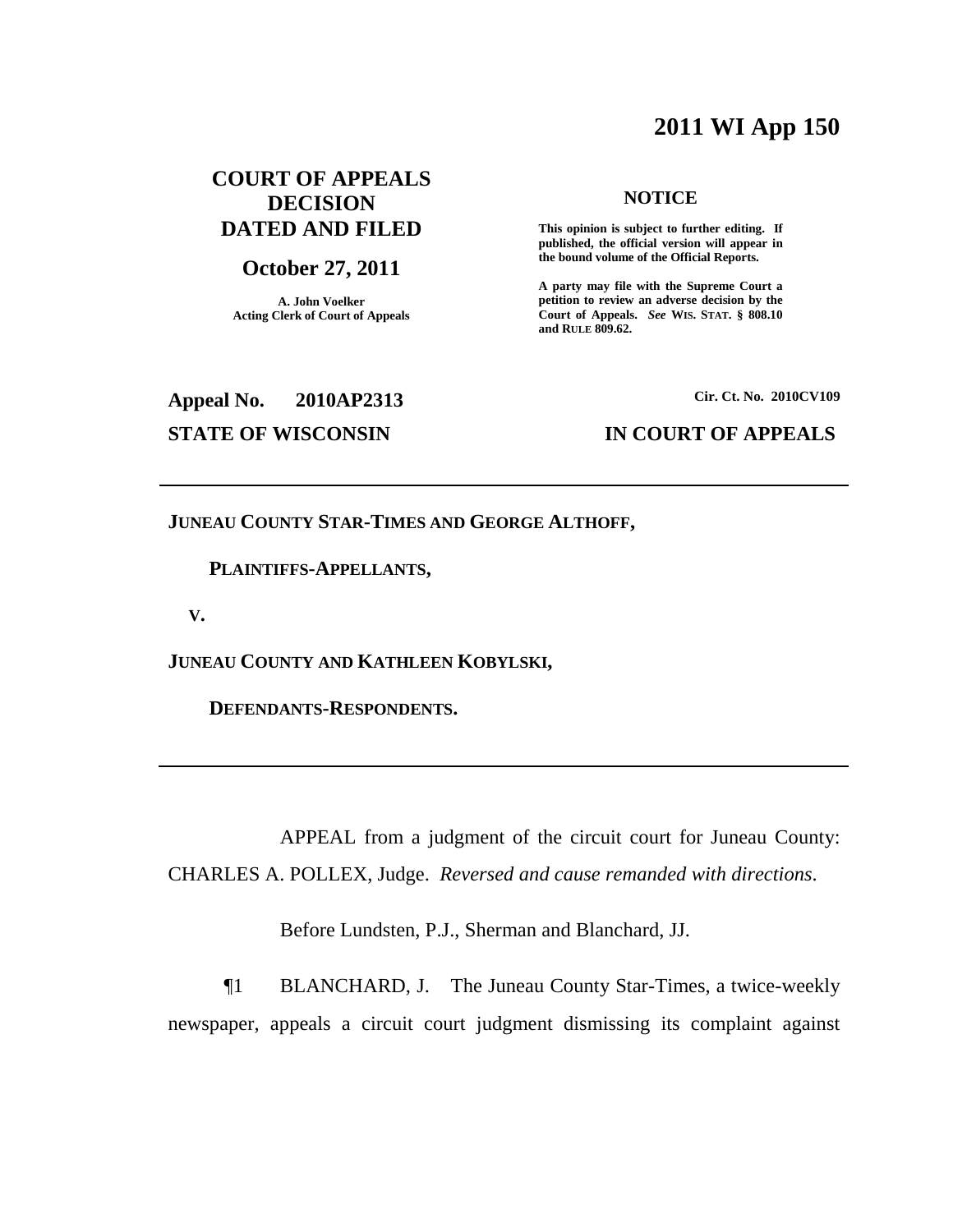Juneau County for relief under the statutes governing public records in Wisconsin, WIS. STAT.  $\S\S 19.31-39$  (2009-10).<sup>1</sup> The parties dispute whether the "contractors" records" provision, § 19.36(3), applies to invoices generated by the County's insurance defense counsel. 2 Section 19.36(3) requires disclosure, upon request, of records produced or collected under a contract with a governmental body. The parties also dispute whether information that the County redacted from the invoices is justified by the attorney-client privilege.

¶2 The circuit court concluded that WIS. STAT. § 19.36(3) does not apply to the invoices and that, even if it did, the County properly produced the invoices, except as they were necessarily redacted to protect the attorney-client privilege. We conclude: (1) § 19.36(3) applies to the invoices as records collected by the insurer under the contract of insurance, and (2) the County failed to point to evidence sufficient to survive summary judgment on the question of whether its redactions qualify as attorney-client privileged information. Accordingly, we reverse and remand for the circuit court to order the County to make available to the Star-Times unredacted copies of the invoices.

### **BACKGROUND**

¶3 The following facts are undisputed. Juneau County was insured by Wisconsin County Mutual Insurance Corporation (the insurer) under a public

<sup>&</sup>lt;sup>1</sup> All references to the Wisconsin Statutes are to the 2009-10 version unless otherwise noted.

<sup>&</sup>lt;sup>2</sup> Additional parties are the Juneau County Star-Times' publisher, George Althoff, and the Juneau County Clerk, Kathleen Kobylski. For ease of reading, we will refer to the parties as the "Star-Times" and the "County."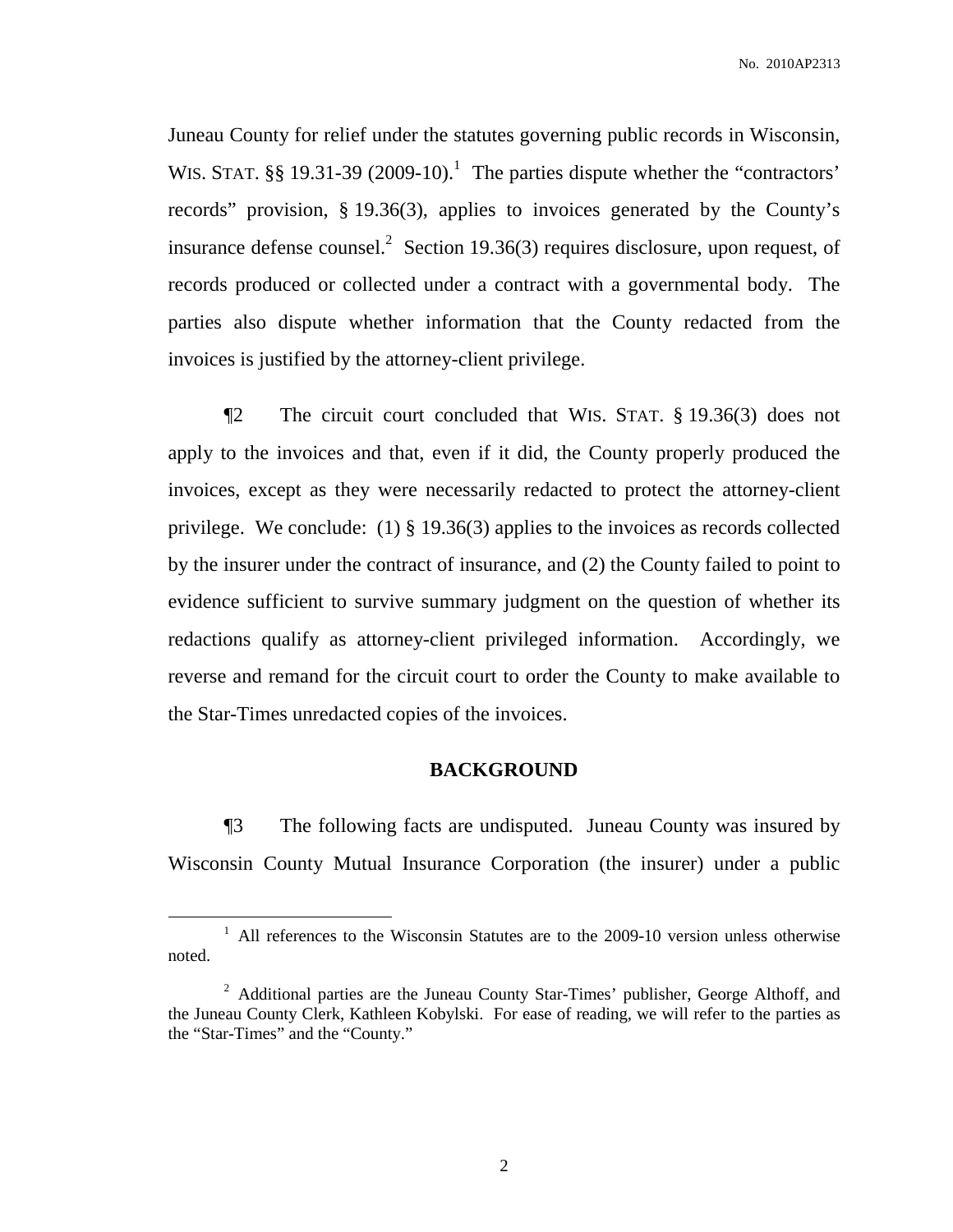entity liability policy. It is undisputed for purposes of this appeal that this insurance contract covered the County's defense in disciplinary proceedings relating to an employee of the Juneau County Sheriff's Department.<sup>3</sup>

¶4 The insurer retained the Crivello Carlson law firm (the law firm) in October 2008 to defend the County in connection with the disciplinary matter. The law firm, through attorney Michele Ford, generated invoices, that is, itemized bills for legal services, for its defense of the County and provided those invoices to the insurer.

¶5 The Star-Times sent a written request to the County, explicitly citing public records statutes, for "access to bills submitted for payment to Juneau County's insurer, the Wisconsin County Mutual Insurance Corp., by Michele Ford, or submitted by her law firm, Crivello Carlson, for services Attorney Ford rendered as counsel to Juneau County Sheriff Brent Oleson in the years 2008, 2009 and 2010." The law firm provided a response to this request directly to the Star-Times, which consisted of redacted copies of the invoices. The law firm's response stated that all of the redactions were to protect attorney-client privileged information or attorney work product. The County subsequently provided an additional written response to the Star-Times, adopting the law firm's response as its own.

¶6 The Star-Times filed a complaint against the County, alleging that the County violated the public records law by, among other things, adopting the

<sup>&</sup>lt;sup>3</sup> Details of the disciplinary matter are entirely irrelevant to this appeal, which focuses narrowly on the question of what the County is obligated to disclose to the Star-Times under the public records law and under the rules governing attorney-client privilege.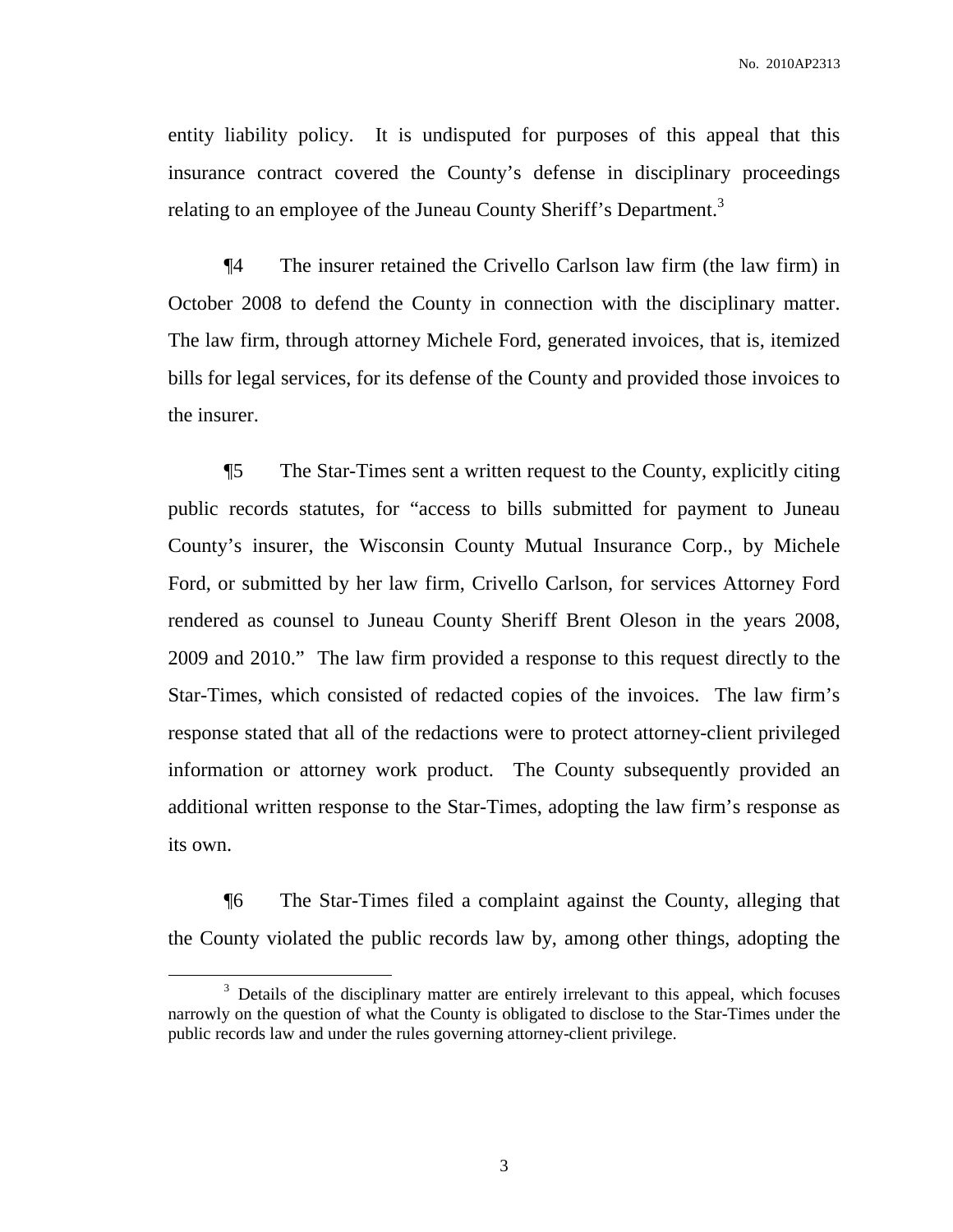redactions made by the law firm and releasing no records or portions of records beyond what the law firm released. Both parties moved for summary judgment. The parties disputed whether the invoices were subject to disclosure as public records under the relevant statutory provisions. In an alternative argument, the Star-Times asserted that the County waived or forfeited any argument that the invoices are not public records subject to release under WIS. STAT. ch. 19, because the County failed to take such a position at the time the law firm produced the redacted versions, and in fact adopted the law firm's production as an appropriate response. Finally, as to the redactions themselves, the parties disputed whether, assuming that the invoices were subject to disclosure, the redactions were permissible.

¶7 The circuit court resolved each issue in favor of the County and granted summary judgment to the County, resulting in dismissal of the Star-Times' complaint. The Star-Times now appeals.

#### **DISCUSSION**

¶8 We address two arguments that the Star-Times makes on appeal: (1) the circuit court erred in concluding that the "contractor's records" provision, WIS. STAT. § 19.36(3), does not apply to the invoices; and (2) the circuit court erred in concluding that the County's redactions qualified as attorney-client privileged information. 4

<sup>&</sup>lt;sup>4</sup> The Star-Times makes two additional arguments, but we need not reach either, given our resolution of other issues presented.

The first of these contentions is that the County waived or forfeited any argument that the invoices are not public records subject to disclosure by approving disclosure of the redacted (continued)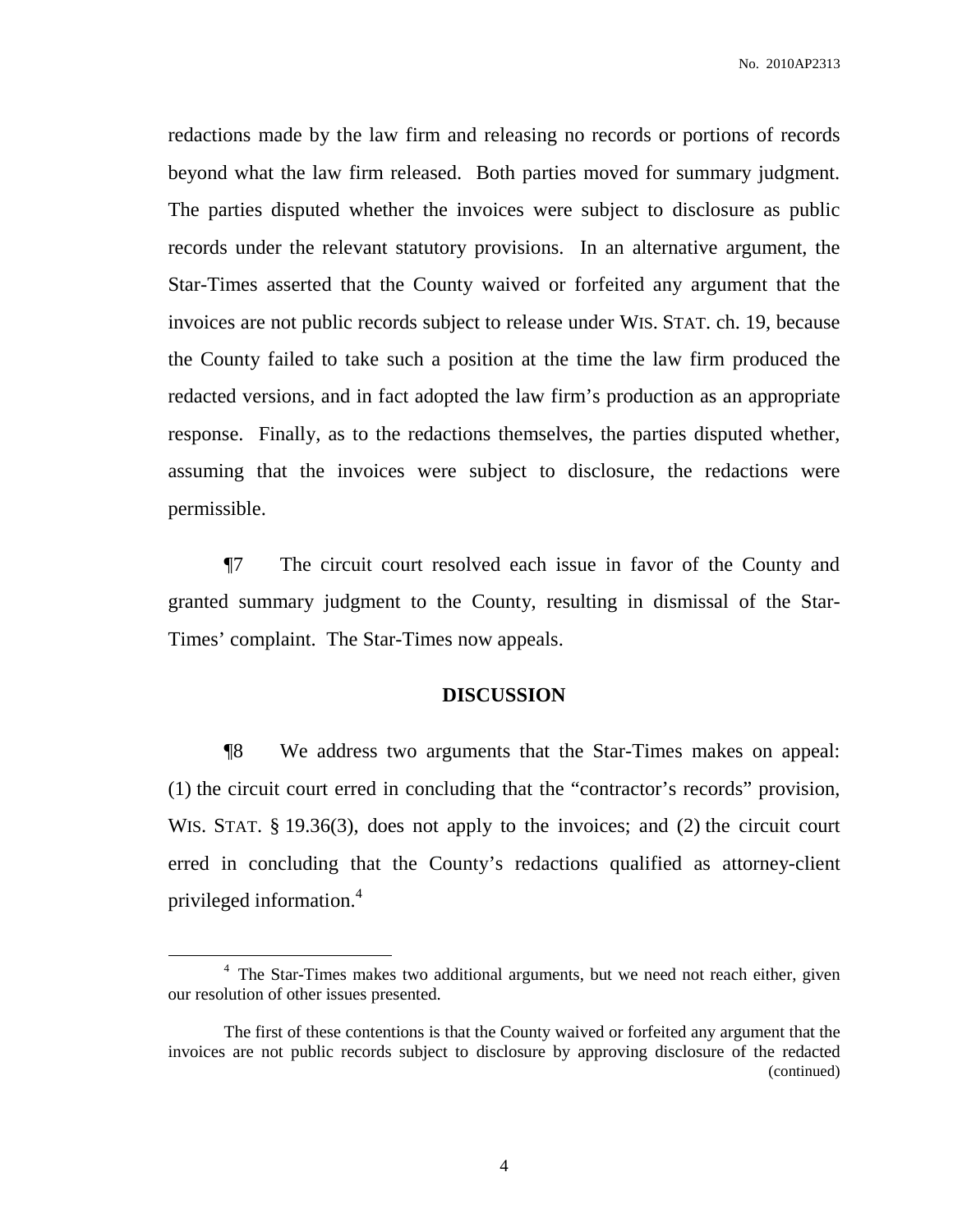¶9 For the reasons that follow, we agree with the Star-Times' argument that WIS. STAT. § 19.36(3) applies to the invoices. We also conclude that the County failed to identify sufficient proof to survive summary judgment on the question of whether the redacted information in the invoices qualifies as attorneyclient privileged.

### *A. Whether WIS. STAT. § 19.36(3) Applies to the Invoices*

¶10 The parties do not suggest that there are any conflicting facts or competing reasonable inferences that would have prevented summary judgment on the question of whether WIS. STAT. § 19.36(3) applies to the invoices. We agree and conclude that this issue involves a purely legal question as to the applicability of the statute. The application of a statute to undisputed facts is a question of law that we review de novo. *Seifert v. School Dist. of Sheboygan Falls*, 2007 WI App 207, ¶16, 305 Wis. 2d 582, 740 N.W.2d 177.

invoices without claiming any exemption for the invoices as a whole. We need not reach this forfeiture argument because we agree with the Star-Times on the merits that the invoices are subject to disclosure under WIS. STAT. § 19.36(3).

The second of these contentions involves a suggestion by the Star-Times that two procedural irregularities in the County's response to the Star-Times' records request were, either individually or in combination, sufficient to entitle the Star-Times to a writ of mandamus requiring the County to produce unredacted versions of the billing invoices: (1) that the law firm, and not the County, initially responded to the request; and (2) that neither the law firm's written response nor the County's written adoption of that response included the notification-of-rights language required under WIS. STAT.  $\S$  19.35(4)(b) ("Every written denial of a request by an authority shall inform the requester that if the request for the record was made in writing, then the determination is subject to review by mandamus under s. 19.37(1) or upon application to the attorney general or a district attorney."). We need not reach the question of whether, assuming the County did not comply with the terms of WIS. STAT. ch. 19 in these two respects, the remedy as a matter of law must be production of the invoices without redaction, because we determine for the other reasons explained in this opinion that the County is obligated to make available the unredacted invoices.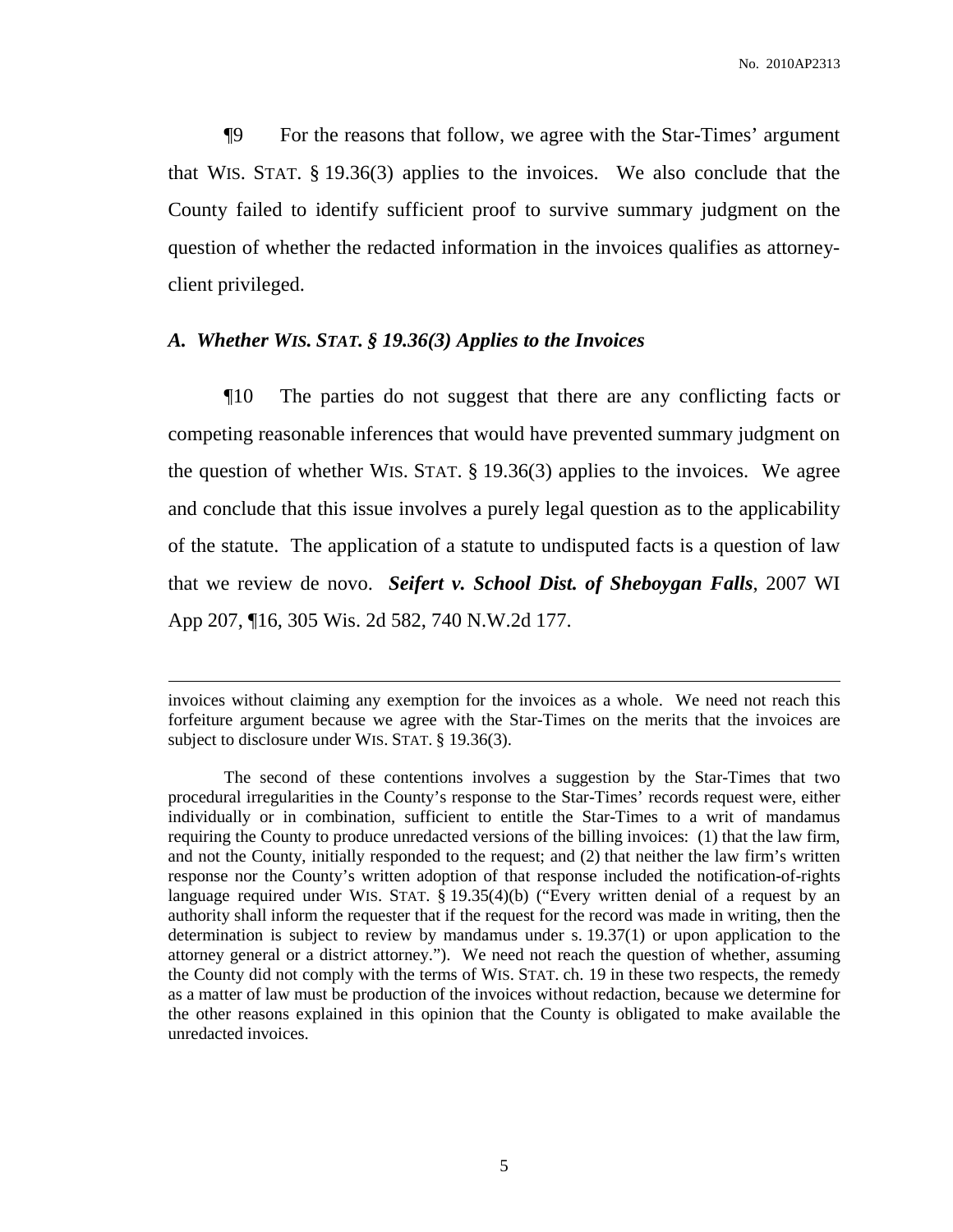¶11 In addressing this legal question, we begin by observing that, when applying public records law provisions, we must consider the legislature's declared policy that "all persons are entitled to the greatest possible information regarding the affairs of government …." WIS. STAT. § 19.31. "To that end, ss. 19.32 to 19.37 shall be construed in every instance with a presumption of complete public access, consistent with the conduct of governmental business." *Id.*

¶12 A "record" is defined as certain information that "*has been created* or *is being kept* by an authority." WIS. STAT. § 19.32(2) (emphasis added). Here, the County is the "authority," and the Star-Times does not argue that the County created or kept the invoices. Rather, as indicated, the Star-Times argues that the "contractors' records" provision, WIS. STAT.  $\S 19.36(3)$ , applies.

¶13 This brings us to the core provision at issue. WISCONSIN STAT. § 19.36(3) states that an authority "shall make available for inspection and copying … any record *produced or collected under a contract entered into by the authority with a person other than an authority* to the same extent as if the record were maintained by the authority." (Emphasis added.) There is no dispute that the insurance contract that the insurer issued to the County is "a contract entered into

<sup>&</sup>lt;sup>5</sup> WISCONSIN STAT.  $\S$  19.36(3) reads in full as follows:

CONTRACTORS' RECORDS. Subject to sub. (12), each authority shall make available for inspection and copying under s. 19.35(1) any record produced or collected under a contract entered into by the authority with a person other than an authority to the same extent as if the record were maintained by the authority. This subsection does not apply to the inspection or copying of a record under s. 19.35(1)(am).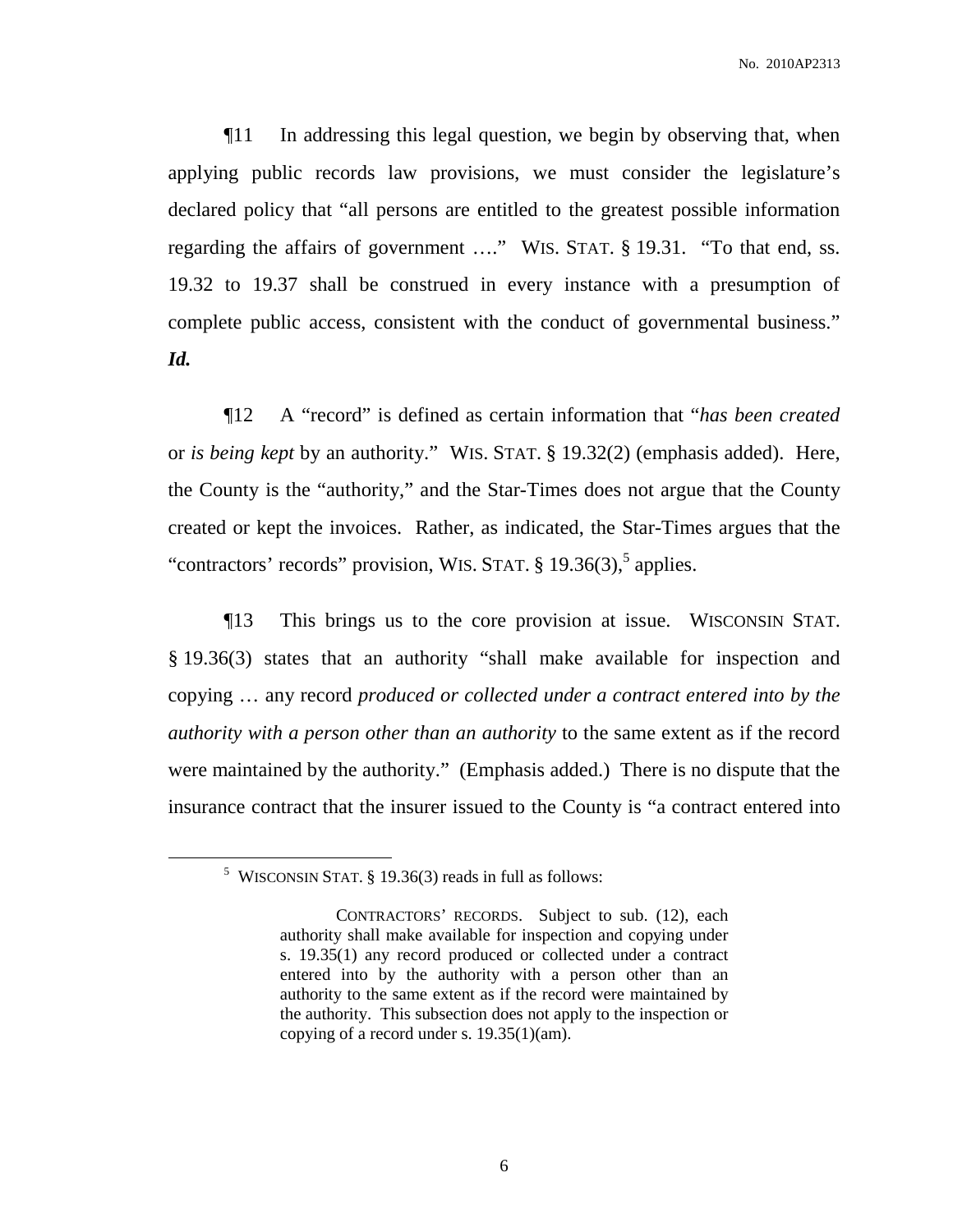by" the County. The dispute involves whether the law firm's invoices were produced or collected under that contract.

¶14 Given the disjunctive phrasing of WIS. STAT. § 19.36(3), we must apply the statute to the invoices if the invoices were *either* produced *or* collected under the insurance contract. We conclude for the reasons that follow that the invoices were "collected under" the insurance contract by the insurer. We therefore need not address whether the invoices were also "produced … under" the contract. 6

¶15 In interpreting and applying WIS. STAT. § 19.36(3), we observe initially that the statute, in using the phrase "collected under a contract," lacks specificity in at least two respects. First, it is in the passive voice, failing to specify who may qualify as a collector of records. At a minimum, however, we conclude that this must include both any representative of the governmental body and any representative of the contracting party, here the insurer.

<sup>&</sup>lt;sup>6</sup> For this reason, we do not need to evaluate the arguments of the parties in light of an opinion of this court that is heavily relied upon by the Star-Times, *Journal/Sentinel, Inc. v. School Board of the School District of Shorewood*, 186 Wis. 2d 443, 521 N.W.2d 165 (Ct. App. 1994). In *Journal/Sentinel*, a public records requester sought a memorandum of understanding (MOU) between a school board and school superintendent that had been drafted and maintained by a law firm in the course of its representation of the school district. *Id.* at 445-46, 452. This court concluded that the MOU was a public record under WIS. STAT. § 19.36(3). *Id.* at 452-53. The court reasoned that (1) the MOU was "produced during the course of [the law firm]'s representation of the district, and was, in effect, the culmination of that representation," and (2) the nature of the attorney-client relationship meant that the law firm's actions "on behalf of the district were actions by the district for purposes of the public-records law." *Id.* at 452. The rationale of *Journal/Sentinel*, if applicable here, would appear to go primarily to the question of whether the invoices were *produced* under the County's insurance policy, not to the question of whether the invoices were *collected* under the policy.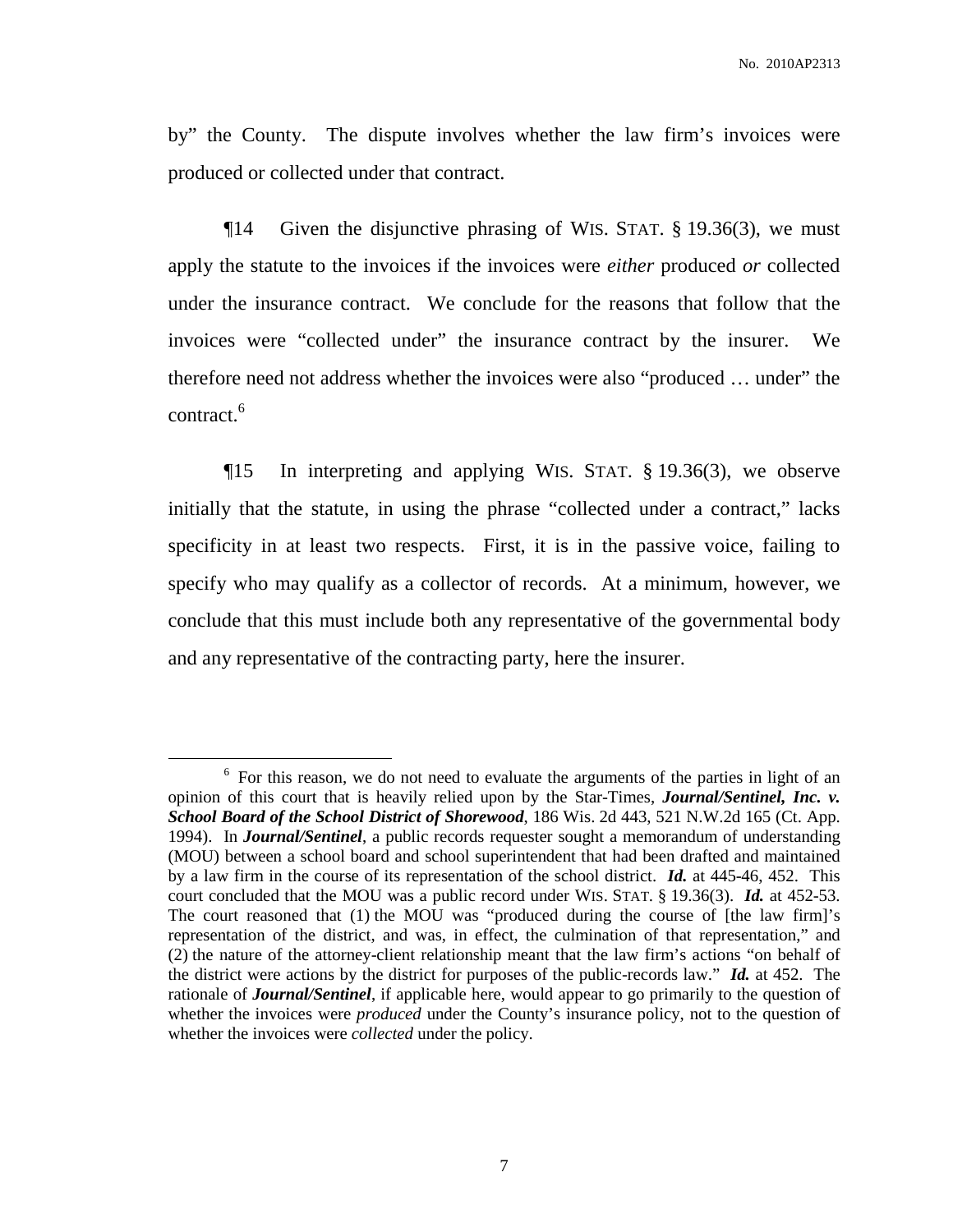¶16 Second, the statutory language does not on its face make clear whether our focus should be on: (1) "collection" anticipated by the parties when they enter into the contract (here, the insurance contract), (2) "collection" that has in fact occurred in the course of any party's performance under that contract (regardless of whether it was anticipated), or (3) both. For purposes of this case, our conclusion is the same regardless of the focus.

¶17 We conclude that there is no reasonable argument that under the terms of the insurance contract the parties did not anticipate the insurer's collection of invoices from a law firm in the event that a defense was necessary. Under the contract, the County must send the insurer copies of any "demands, notices, summaries or legal papers received in connection with a claim or suit" and must cooperate with the insurer in "the investigation, settlement, or defense of the claim or suit." The insurer, in turn, must defend any suit against the County seeking damages on account of a covered occurrence and must pay defense costs. Such a mandatory obligation on the insurer to provide a defense will necessarily result in the insurer's collection of at least some documents (for example, the County's forwarded copies of claims). As most relevant to this appeal, it is a certainty that, in the event that the insurer provides a defense through a law firm, the insurer will receive some form of an invoice or invoices from any law firm retained.

¶18 Turning to what in fact occurred in this case, there is no dispute that the law firm provided to the insurer copies of invoices of the type anticipated by the insurance contract.

¶19 In sum, we are satisfied that the invoices were "collected" by the insurer "under" the contract within the meaning of WIS. STAT. § 19.36(3), based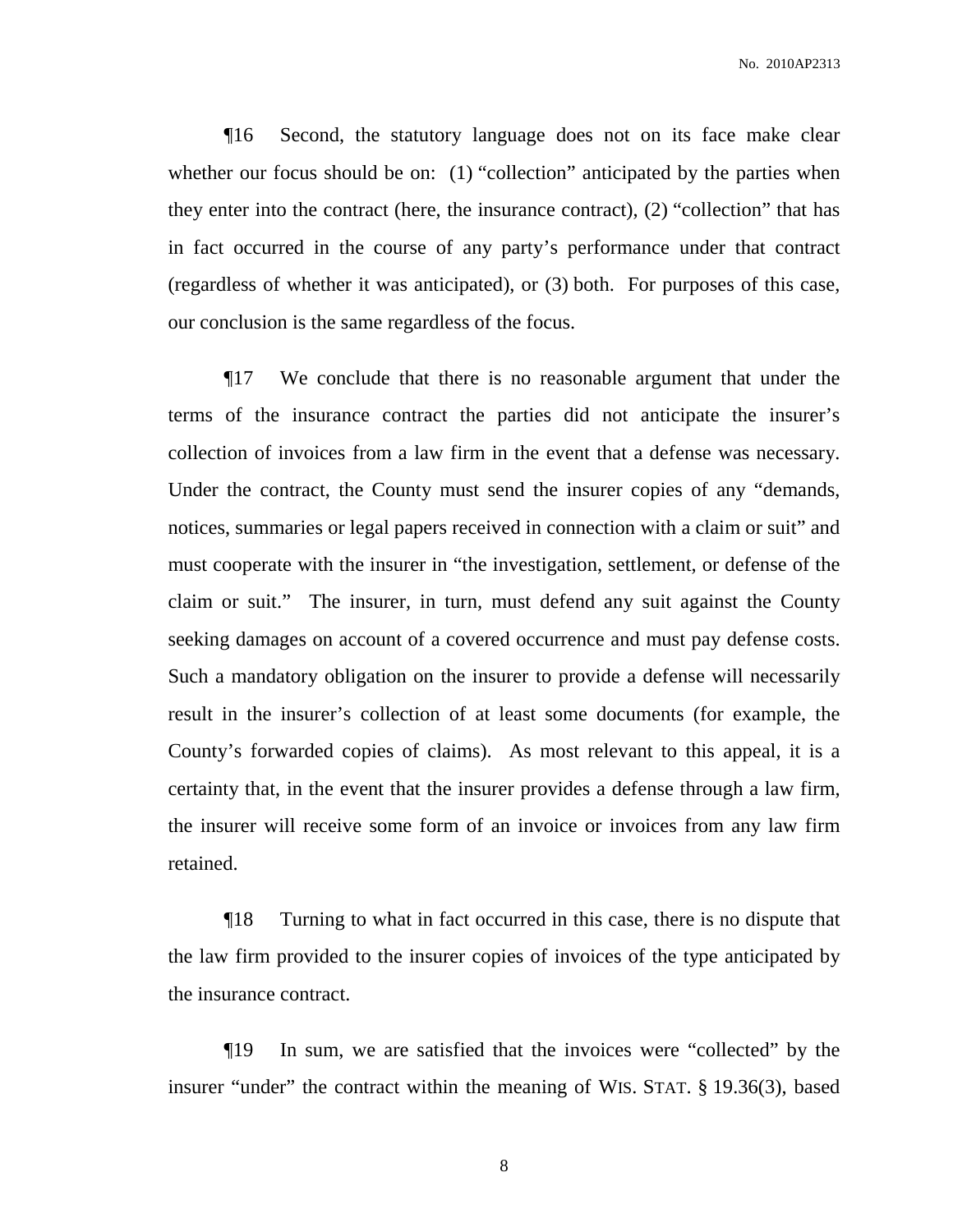on the terms of the County's insurance contract, the certainty of what must occur under such a contract, and what actually occurred as a result of the County's insurance contract and its request for a defense.

¶20 The term "collect" in itself presents no difficulty. While WIS. STAT. ch. 19 does not provide a definition of the term "collect," the particular transitive verb form clearly intended here means "to bring together into one … place." Merriam–Webster Dictionary, [http://www.merriam-webster](http://www.merriam-webster/) (last visited 10/24/2011). It cannot reasonably be argued that the insurer did not "collect" the invoices by bringing them together at the insurer's place of business.

¶21 We acknowledge some uncertainty as to the outer bounds of what the legislature intended by the entire phrase, "collected under a contract." However, we need not define the outer bounds of the statute to resolve this appeal. The statute is not written so narrowly as to require that the government contract be *for the purpose of* collecting the records in question. The legislature could have easily chosen different language to express that concept. Instead, the legislature used passive language and relatively broad terms, directing without limitation that records "collected under the contract" must be disclosed.

¶22 Moreover, as we have indicated, we must construe these broad statutory terms "with a presumption of complete public access, consistent with the conduct of governmental business." WIS. STAT. § 19.31. To the extent that there could be any ambiguity as to whether the invoices were collected under the County's insurance contract, the presumption favors our conclusion that they were. This presumption points toward "complete public access" to records directly involving the County's handling of the underlying disciplinary matter,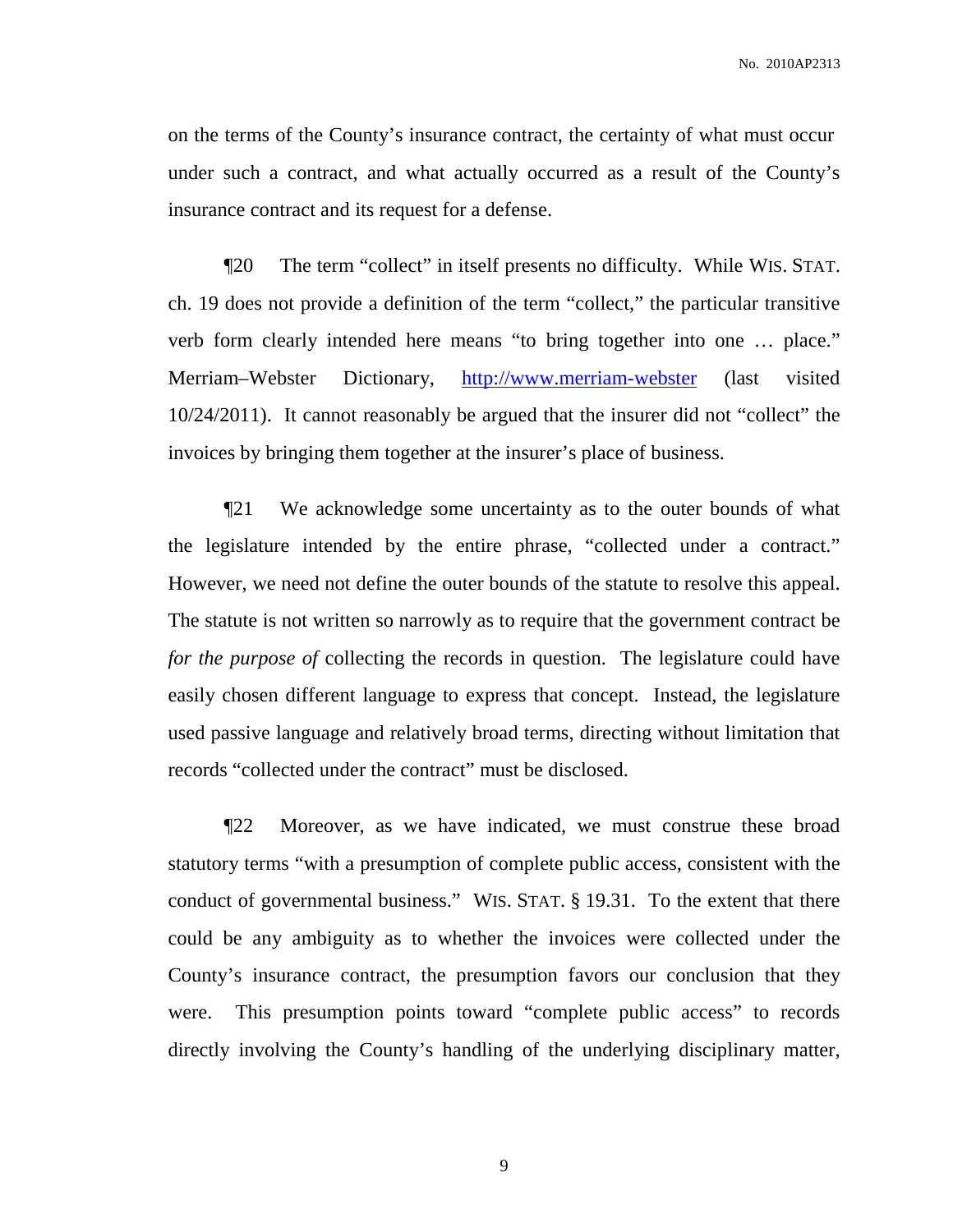except where a recognized privilege or other exception to the public records law is validly asserted.

¶23 The County argues that the invoices were not collected under the insurance contract but instead under whatever contract or agreement existed between the law firm and the insurer. However, the County does not explain *why* the invoices must be considered collected under that contract instead of the contract between the County and the insurer, or, for that matter, why the invoices might not have been collected under both contracts.

¶24 We understand that the County also makes a more nuanced argument, based on the fact that an insurer in these circumstances acts in some respects as an intermediary between the insured and the law firm retained to defend the insured, and the insured does not directly pay the law firm. The County's argument may be summarized as follows:

- Under the insurance contract, the County contracted only for insurance coverage, not for legal services, and it pays a premium and deductible, not attorney's fees;
- Although the County and the law firm may have had an attorneyclient relationship as a result of the insurance contract, the insurer and not the County had the right under the contract to control the defense;
- There is only an indirect relationship between the law firm's fees in this matter and actual costs borne by the taxpayers of Juneau County (i.e., one cannot draw a dollar-for-dollar connection between County funds and compensation to the law firm);
- Therefore, the County concludes, the invoices were not collected (or produced) under the insurance contract, and disclosure of the invoices would not serve the purposes of the public records law because the invoices have no direct relationship to public expenditures.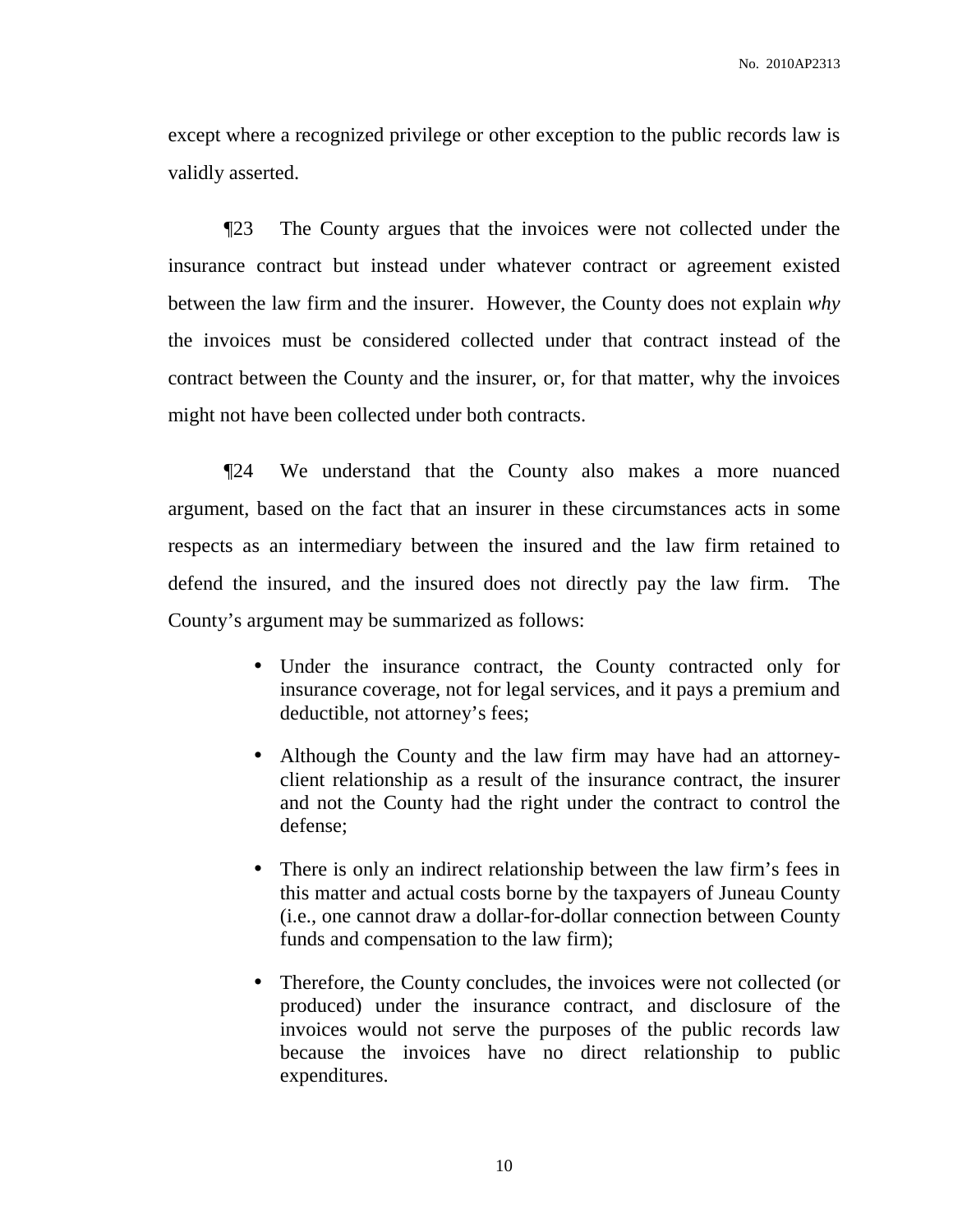¶25 While the County's premises may be accurate, as far as they go, we disagree that they lead to the County's conclusions. Nothing about the relationship among an insured, insurer, and insurance defense counsel, as governed by the terms of the insurance contract, suggests that defense counsel's invoices, when received by the insurer, are not "collected under the [insurance] contract." Additionally, there is no requirement under the public records law generally, or under WIS. STAT. § 19.36(3) specifically, that there must be a dollarfor-dollar match between tax revenue and expenditures related to requested records, or indeed that requested records bear any relationship to identified public expenditures, before access to the records can meet the goals of the law.

¶26 Finally, we reject the County's reliance on *Building & Construction Trades Council v. Waunakee Community School District*, 221 Wis. 2d 575, 585 N.W.2d 726 (Ct. App. 1998). In that case, the documents sought by a public records requester were payroll records for employees of two private subcontractors helping to construct a public building. *Building & Constr. Trades Council*, 221 Wis. 2d at 578. At issue, as here, was whether WIS. STAT. § 19.36(3) applied to the records sought. *See id.* at 579-80. This court concluded that § 19.36(3) did not apply. *Id.* at 585.

¶27 The County argues that the following reasoning from *Building & Construction Trades Council* is dispositive:

> [Section] 19.36(3), STATS., plainly addresses contracts between the "authority"—here the District—and the party whose records are being sought.... But [the requester] is not seeking any records produced or collected under the District's contract with [the general contractor]. Its request goes to another level entirely: It seeks information that [the] subcontractors—which, like [the general contractor], are private, rather than public, entities—produced for their own independent purposes. And it offers as grounds for such access not the contract between the District and [the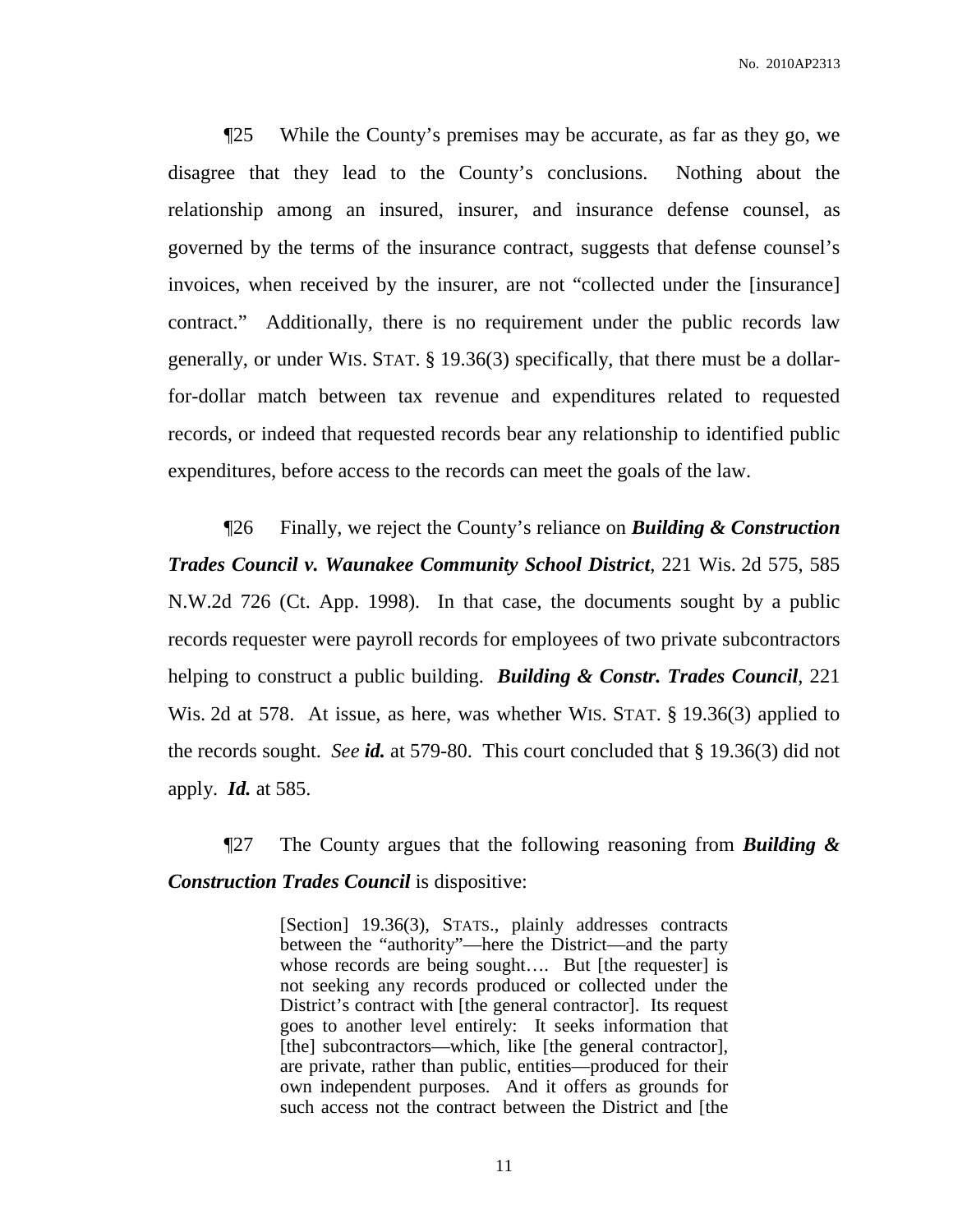general contractor]—which is the only contractual relationship specified in § 19.36(3)—but the separate contracts between [the general contractor] and its subcontractors.

The [requester] has not provided us with any authority that would bridge the gap between (a) the requirement in § 19.36(3) that the District disclose records produced or collected under its contract with [the general contractor], and (b) the records it seeks, which are, as indicated, the payroll records of two companies [which] had entered into subcontracts with [the general contractor]—subcontracts to which the District is not a party.

*Id.* at 580-81. For at least two reasons, we do not agree with the County that this reasoning controls here.

¶28 First, we concluded in *Building & Construction Trades Council* that WIS. STAT. § 19.36(3) was inapplicable, at least in part, because the requester relied on "the separate contracts between [the general contractor] and its subcontractors." *Id.* at 581. Those contracts, to which the school district was not a party, could not be a "contract" as referenced in  $\S$  19.36(3). Here, the only contract on which the Star-Times relies is a contract to which the County is a party, namely the County's insurance contract. To frame our analysis in the terms used by the court in *Building & Construction Trades Council*, the Star-Times has "bridge[d] the gap between (a) the requirement in  $\S 19.36(3)$  that the [County] disclose records … collected under its contract with [the insurer], and (b) the records it seeks[,]" by demonstrating that the invoices were collected under the County's insurance contract. *See id.*

¶29 Second, the court in *Building & Construction Trades Council* reasoned that the records sought were "produced for [the subcontractors'] own independent purposes." *Id.* The court apparently viewed this fact as a reason why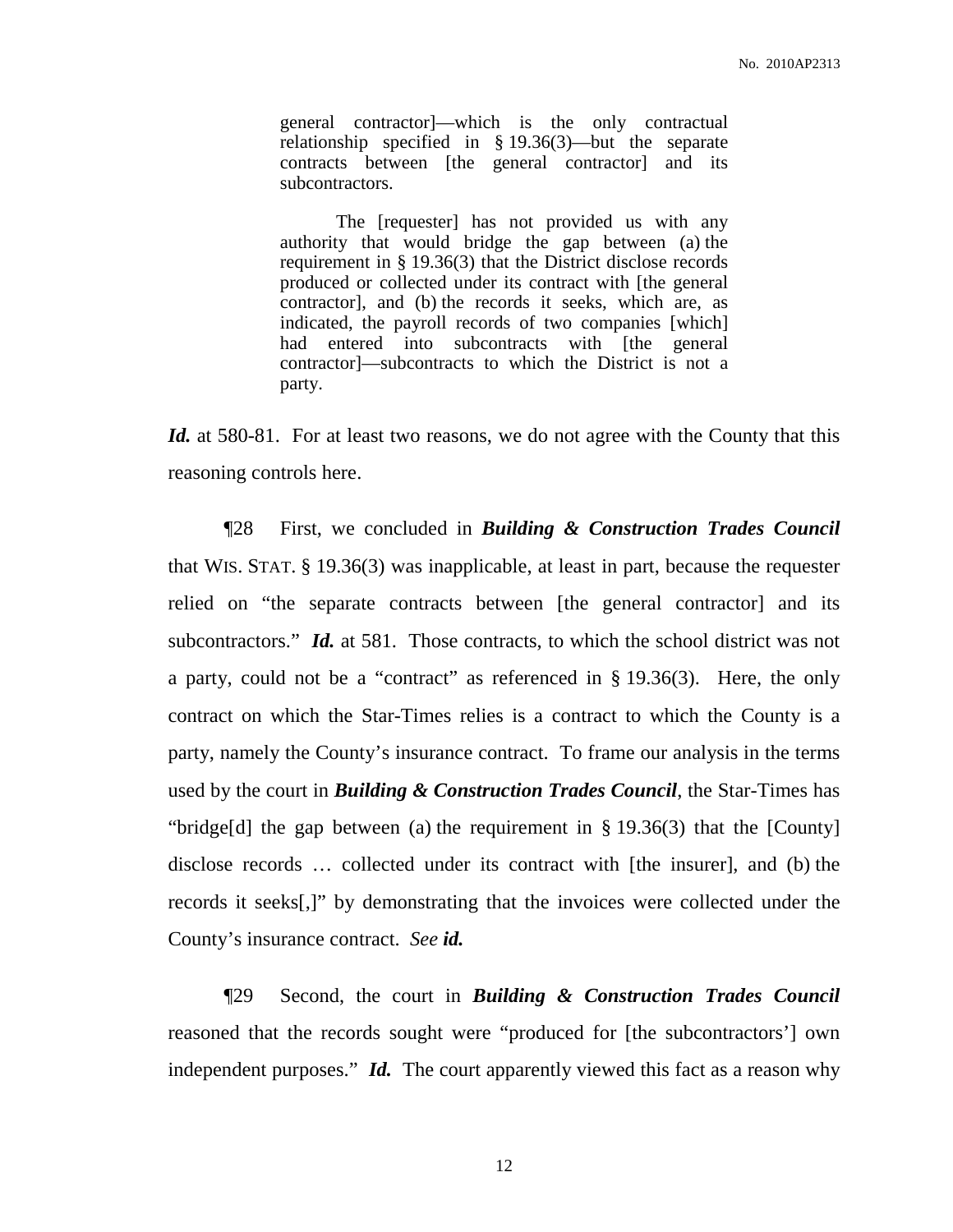the records could not have been produced *or collected* under the contract between the school district and its general contractor. The payroll records included the "names, addresses and telephone numbers of each employee; the classification/trade/occupation of each employee; the number of hours worked by each employee and the wages and benefits earned by each employee." *Id.* at 578. Implicit in the court's reasoning is that the subcontractors would have maintained much of this information regardless of any particular contract, and that the primary purpose of that information was not in furtherance of any contract with the school district. The same cannot be said about the invoices here. Although the law firm may have produced the invoices, in part, for its own purposes, there would be no invoices without the County's insurance contract. Moreover, the invoices were created to reflect the law firm's direct legal representation of the County in a matter of obvious potential public interest.

¶30 For all of the reasons stated, we conclude that WIS. STAT. § 19.36(3) applies to the invoices.

#### *B. Whether the Redacted Information is Attorney-Client Privileged*

¶31 Having concluded that WIS. STAT. § 19.36(3) applies to the invoices, we next address the Star-Times' argument that the circuit court erred in concluding that the material the County redacted in these public records was covered by the attorney-client privilege. For the reasons discussed below, we conclude that the court erred in granting summary judgment to the County, and that, based on the summary judgment record, the court should have reached the opposite conclusion, namely, that the Star-Times, in its motion for summary judgment, presented a prima facie case that the redactions were not privileged, and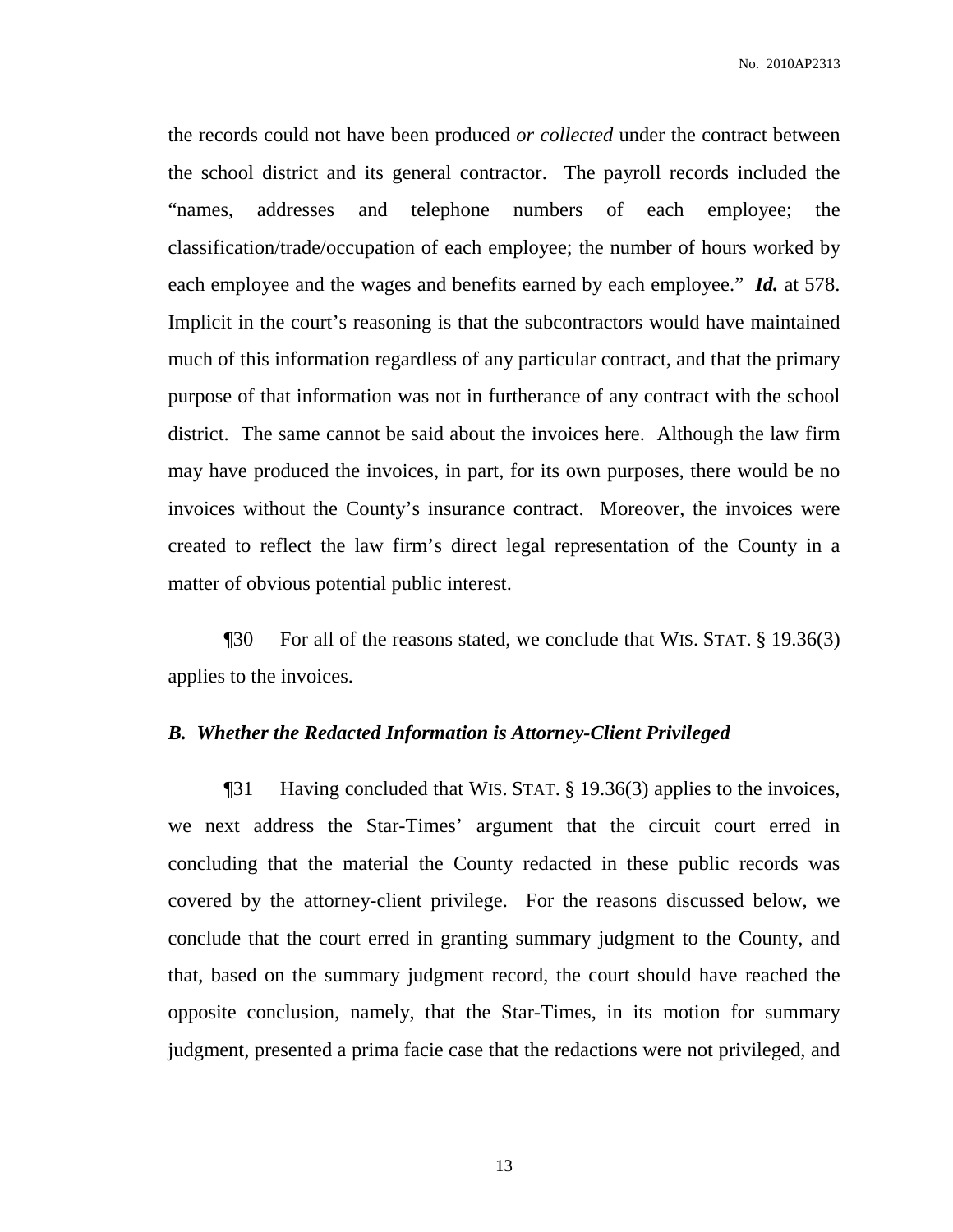that the County failed to point to facts sufficient to create a material factual dispute on the privilege issue.

¶32 The parties agree that, under WIS. STAT. §§ 19.35(1)(a) and 19.36(1), and *Wisconsin Newspress, Inc. v. School District of Sheboygan Falls*, 199 Wis. 2d 768, 782-83, 546 N.W.2d 143 (1996), information that is otherwise accessible under the public records law may be redacted if it is attorney-client privileged.

¶33 As an authority seeking to redact information from records that are otherwise accessible under the public records law, the County has the burden to show that the redactions are justified. *See Newspapers, Inc. v. Breier*, 89 Wis. 2d 417, 427, 279 N.W.2d 179 (1979) ("The custodian of the records must satisfy the court that the public-policy presumption in favor of disclosure is outweighed by even more important public-policy considerations."); *Dyer v. Blackhawk Leather LLC*, 2008 WI App 128, ¶8, 313 Wis. 2d 803, 758 N.W.2d 167 ("The party asserting the [attorney-client] privilege has the burden to show that it applies.") (citation omitted).

### *1. Circuit Court's Rulings*

¶34 After an in camera inspection of unredacted copies of the invoices, the circuit court concluded that they contain "detailed descriptions of the nature of the legal services rendered to Juneau County" and that "[p]roducing these billing records would, therefore[,] reveal the substance of lawyer-client communications and fall within the purview of the lawyer-client privilege." Therefore, the court concluded, the County permissibly redacted the invoices. The court's conclusions in this regard were general; the court did not explain by category or description how any particular invoice or any portion of any invoice qualifies as privileged.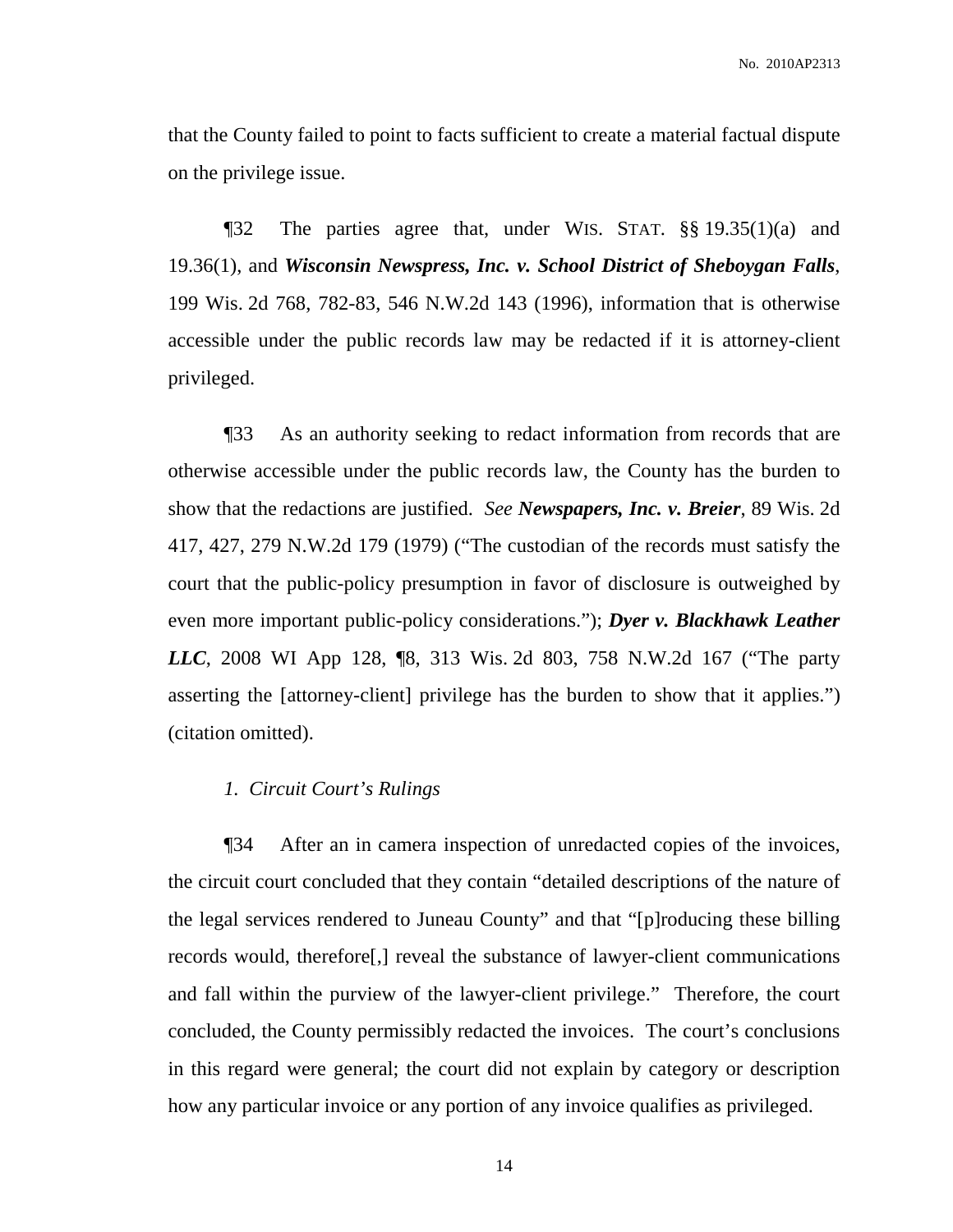#### *2. Standard of Review*

¶35 As a preliminary matter, the parties dispute the standard of review that applies to the circuit court's redaction rulings. The County argues that the circuit court's conclusions that the invoices contain "detailed descriptions of the nature of ... legal services" and that "[p]roducing these billing records would ... reveal the substance of lawyer-client communications" are fact findings that we must uphold unless clearly erroneous. We agree with the Star-Times, however, that our standard of review is de novo because the circuit court decided this case on summary judgment. *See Brownelli v. McCaughtry*, 182 Wis. 2d 367, 372, 514 N.W.2d 48 (Ct. App. 1994) (court of appeals follows same methodology as circuit court in de novo appellate review of a circuit court decision to grant summary judgment).

#### *3. Application of Attorney-Client Privilege*

¶36 The attorney-client privilege is narrowly construed, because the privilege is "an obstacle to the investigation of the truth." *Lane v. Sharp Packaging Sys., Inc.*, 2002 WI 28, ¶21, 251 Wis. 2d 68, 640 N.W.2d 788 (citation and internal quotation marks omitted). It protects communications from the attorney to a client only if disclosure of the attorney-to-client communications would directly or indirectly reveal the substance of the client's confidential communications to the attorney. *Id.*, ¶40; *Journal/Sentinel, Inc. v. School Bd. of the School Dist. of Shorewood*, 186 Wis. 2d 443, 460, 521 N.W.2d 165 (Ct. App. 1994).

¶37 Billing records are communications from the attorney to the client, and therefore revealing the records may violate the attorney-client privilege, but only if the records "'*would directly or indirectly reveal the substance of the*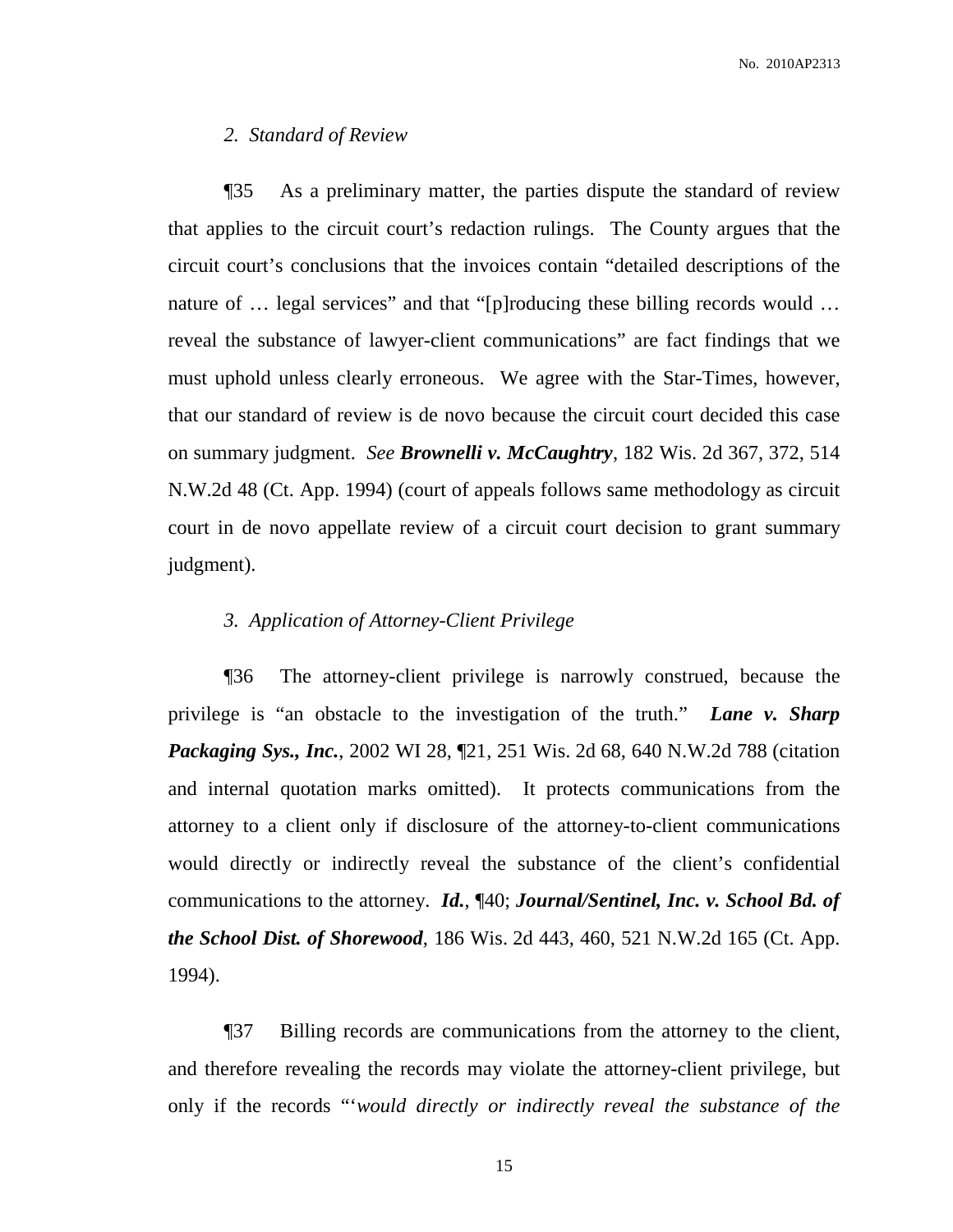*client's confidential communications to the lawyer*.'" *See Lane*, 251 Wis. 2d 68, ¶40 (quoting *Journal/Sentinel*, 186 Wis. 2d at 460) (emphasis added). In *Lane*, the court held that producing attorney billing records would reveal the substance of such confidential client communications if the records "contain detailed descriptions of the nature of the legal services rendered." *Id.*, ¶41. The court did not further define what constitutes a "detailed" description of the "nature" of legal services rendered. However, it is apparent that what the court meant was that the descriptions must be detailed in a way that would directly or indirectly reveal the substance of a confidential client communication. The court explicitly declined to establish "a broad rule that all attorney billing records are protected by the lawyerclient privilege." *Id.*

¶38 The approach in *Lane* is consistent with the approach of many jurisdictions that have rejected the argument that "descriptive billing entries are *per se* privileged from disclosure under the attorney-client privilege." *Hampton Police Ass'n, Inc. v. Town of Hampton*, 20 A.3d 994, 1001 (N.H. 2011). These jurisdictions reject blanket assertions of the privilege in this context, and more specifically, "generally agree that billing statements that provide only general descriptions of the nature of the services performed and do not reveal the subject of confidential communications with any specificity are *not* privileged." *Id.*

¶39 The parties here do not argue that there is a genuine issue of material fact that should have prevented summary judgment on the question of whether the redacted information is protected as attorney-client privileged. Rather, each party argues that it was entitled to judgment as a matter of law on that question. We agree with the Star-Times for the reasons that follow.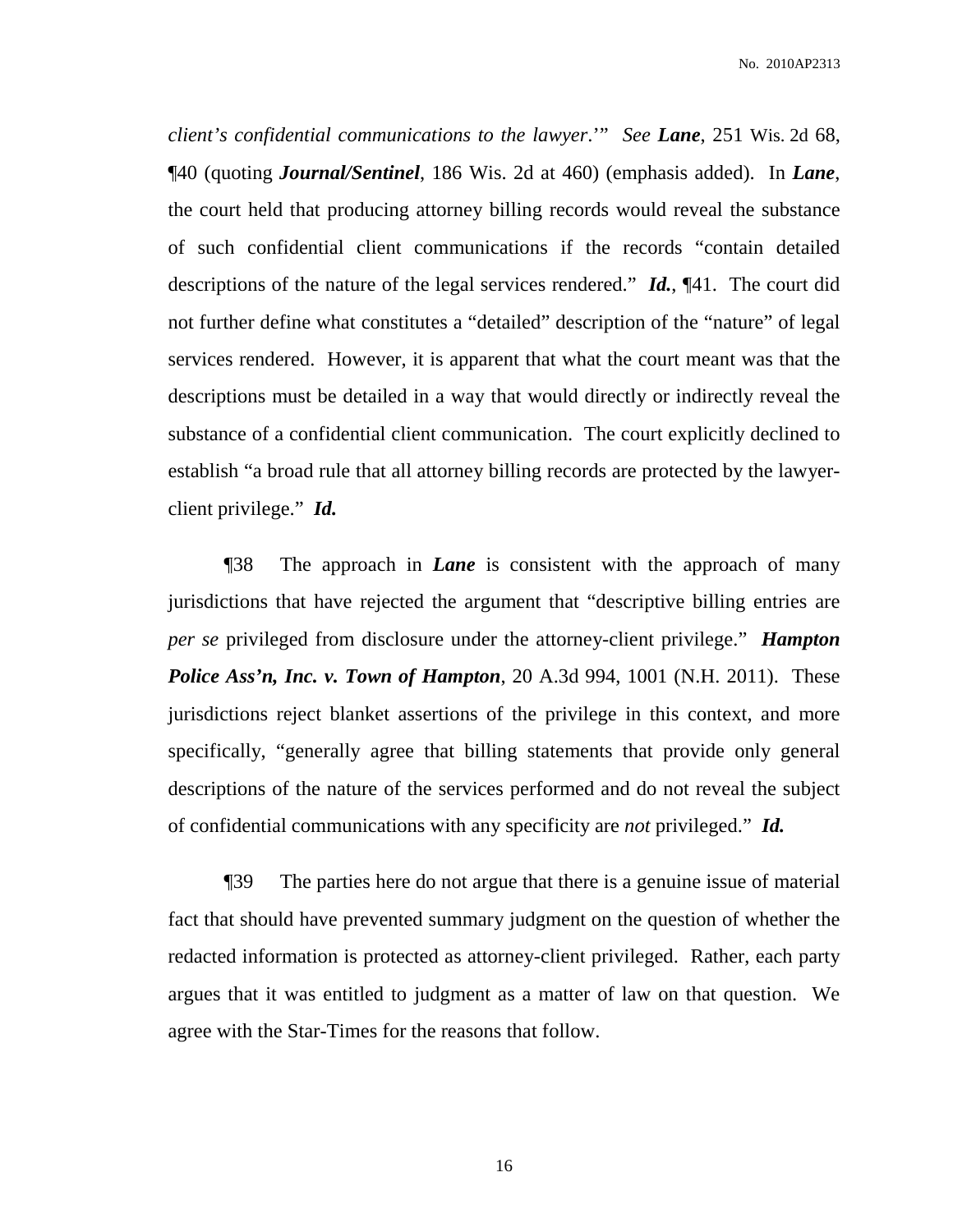¶40 So far as we can discern from the record and briefing, the only evidence the County relied on, in arguing to the circuit court that the redactions were necessary to protect the privilege, consisted of the presentation to the court of redacted and unredacted versions of the invoices along with the law firm's initial response to the Star-Times' request. The invoices consist of a total of twentyseven pages. Each page contains redactions, and many pages are redacted extensively. The law firm's response, adopted by the County, did not purport to explain redactions by category or type, nor attempt to justify the redactions except through broad assertions.<sup>7</sup>

¶41 Our review of the unredacted versions of the invoices reveals that many of the redacted portions are descriptions of legal services rendered, the category of information addressed by *Lane*. Other redacted portions of the invoices include case file numbers, a tax ID number, a billing number, photocopy dates and prices, outside printing dates and prices, the number of attorney hours (or portions of an hour) worked on a given date, attorney rates and total hours worked by particular attorneys, and, in some instances, the identity of the attorney performing particular work.

¶42 The County's position, adopted on a wholesale basis by the circuit court, is that each piece of redacted information, without differentiation or

 $7$  The County submitted the unredacted versions under seal and, as already indicated, the circuit court reviewed these in camera. The unredacted invoices are included in the record on appeal, still in "under seal" status and unavailable to the Star-Times. We have reviewed them. The Star-Times challenged the claims of privilege, even though it was not privy to the material claimed to be protected by the privilege doctrine; in other words, the Star-Times stood on its right to require the County to prove that the redacted material is privileged. In doing so, the Star-Times cited to relevant legal standards, discussed in the text, that disallow blanket claims of privilege for attorney billing records.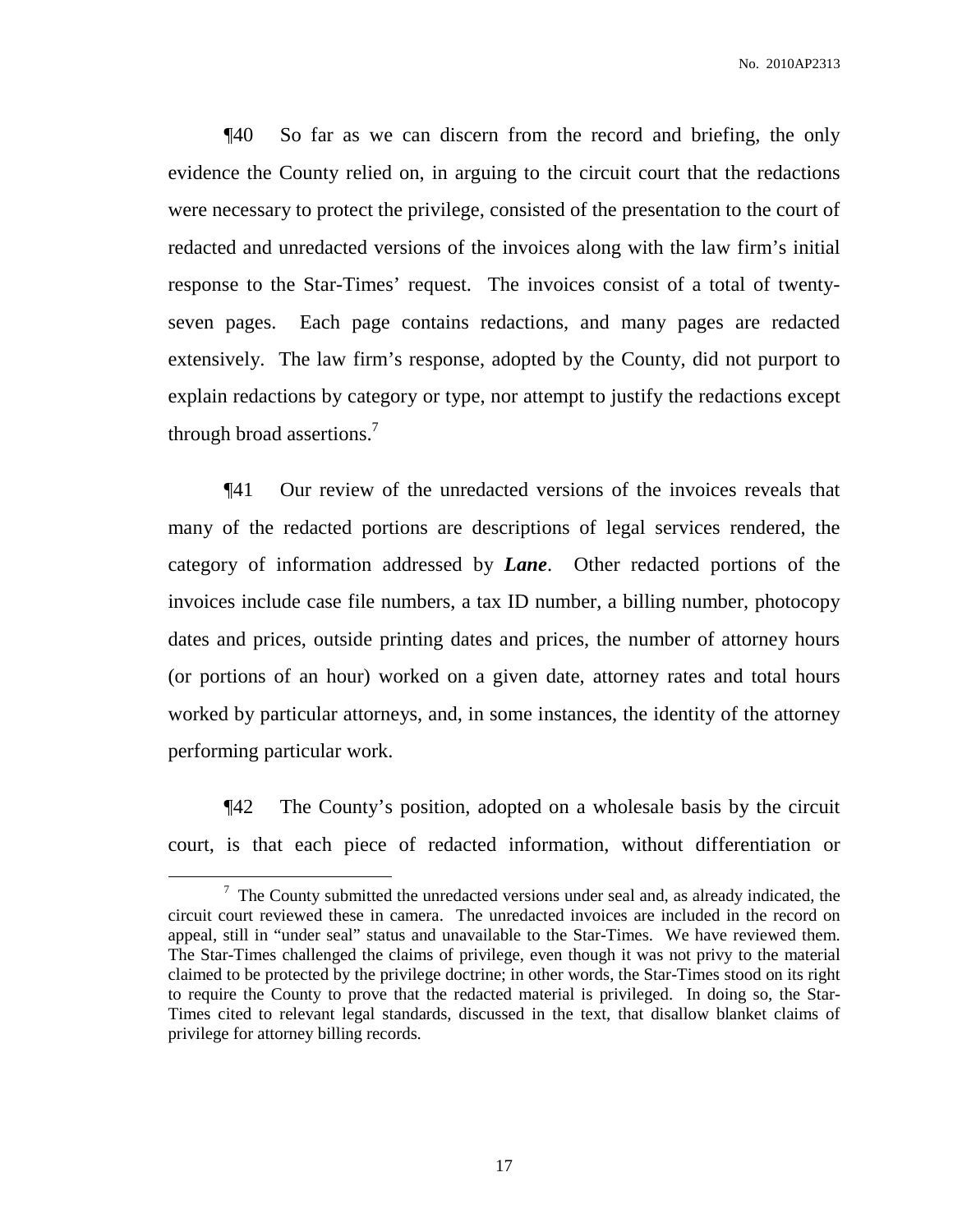explanation, is sufficiently "detailed" within the meaning of *Lane* so as to reveal the substance of confidential communications by the County to the attorneys. We disagree that this blanket assertion of privilege as to all redactions is adequate to survive summary judgment.

¶43 The unredacted invoices and the blanket assertions of privilege made by the law firm and the County do not in and of themselves make out a prima facie case for the County that any of the redacted information reveals the substance of a privileged communication. On the contrary, we conclude based on our review of the unredacted invoices that the invoices, on their face, do *not* reveal the substance of privileged communications. And, once the Star-Times has established a prima facie summary judgment case, the County "must, by affidavits or other statutory means, set forth specific facts showing that there exists a genuine issue requiring a trial." *See Bank of Two Rivers v. Zimmer*, 112 Wis. 2d 624, 632, 334 N.W.2d 230 (1983).

¶44 Turning to whether the County has overcome the Star-Times' prima facie case, in the absence of specific proofs or arguments from the County on this topic, we are left to glean what we can from the face of the unredacted versions of the invoices alone, without further explanatory evidence or argument. As is evident from the discussion above, much of the redacted information could not, under any stretch of the imagination, suggest anything of a privileged nature that involves confidential client communications.

¶45 We note that there is a small subset of redacted legal descriptions that gives us momentary pause. This subset involves descriptions of legal services that the law firm provided to the County that allude to topics of legal research conducted on a particular date, or that allude to the general fact that legal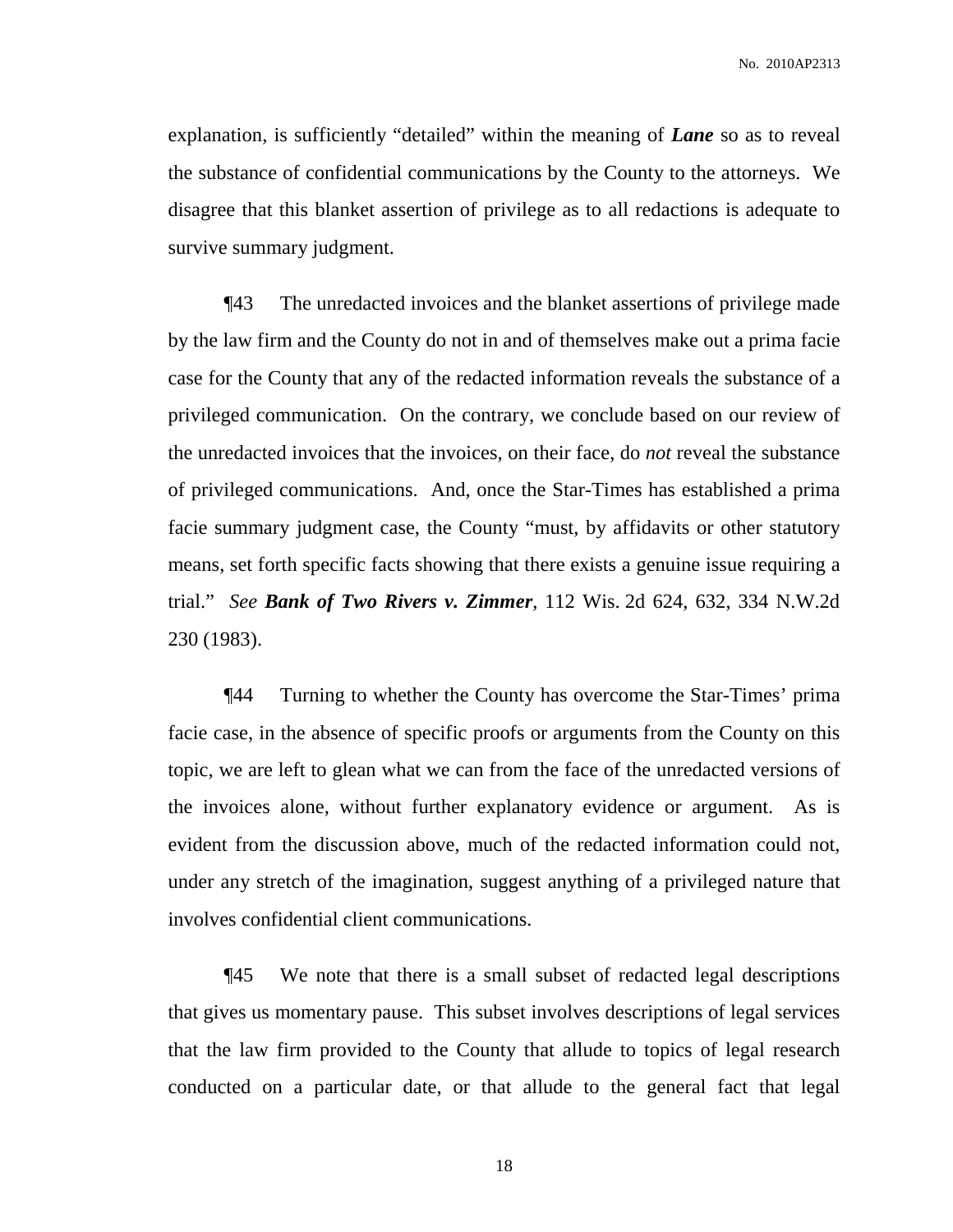strategies were considered on a particular date (without specifying the particular strategy). We acknowledge that it is theoretically possible that, with explanation or additional information, the County might have been able to make an argument that one or more of these descriptions could reveal the substance of confidential communications.

¶46 However, we are left without any such explanations or additional information. The County made no attempt to identify for the circuit court why the court should conclude that any particular description of legal services would reveal the substance of confidential communications directly or indirectly, and for that matter makes no such attempt now on appeal. Instead, the County simply provided the unredacted invoices to the court and made a blanket assertion of privilege for all redacted information. This was inadequate. *See Clarke v. American Commerce Nat'l Bank*, 974 F.2d 127, 129 (9th Cir. 1992) ("privilege must ordinarily be raised as to each record sought to allow the court to rule with specificity") (citation omitted); *see also Salas v. United States*, 695 F.2d 359, 362 (9th Cir. 1982) ("blanket assertions of privilege … are extremely disfavored"); *City Pages v. State*, 655 N.W.2d 839, 847 (Minn. Ct. App. 2003) (parties claiming attorney-client privilege must show its application to particular narrative statements in billing records).

¶47 In sum, the County failed to point to evidence sufficient to survive summary judgment on the issue of its justifications for redacting each specific piece of information redacted from these public records, therefore entitling the Star-Times to summary judgment on this issue.

¶48 As a final point, we note that the parties dispute whether the County forfeited before the circuit court any argument that the redacted information is